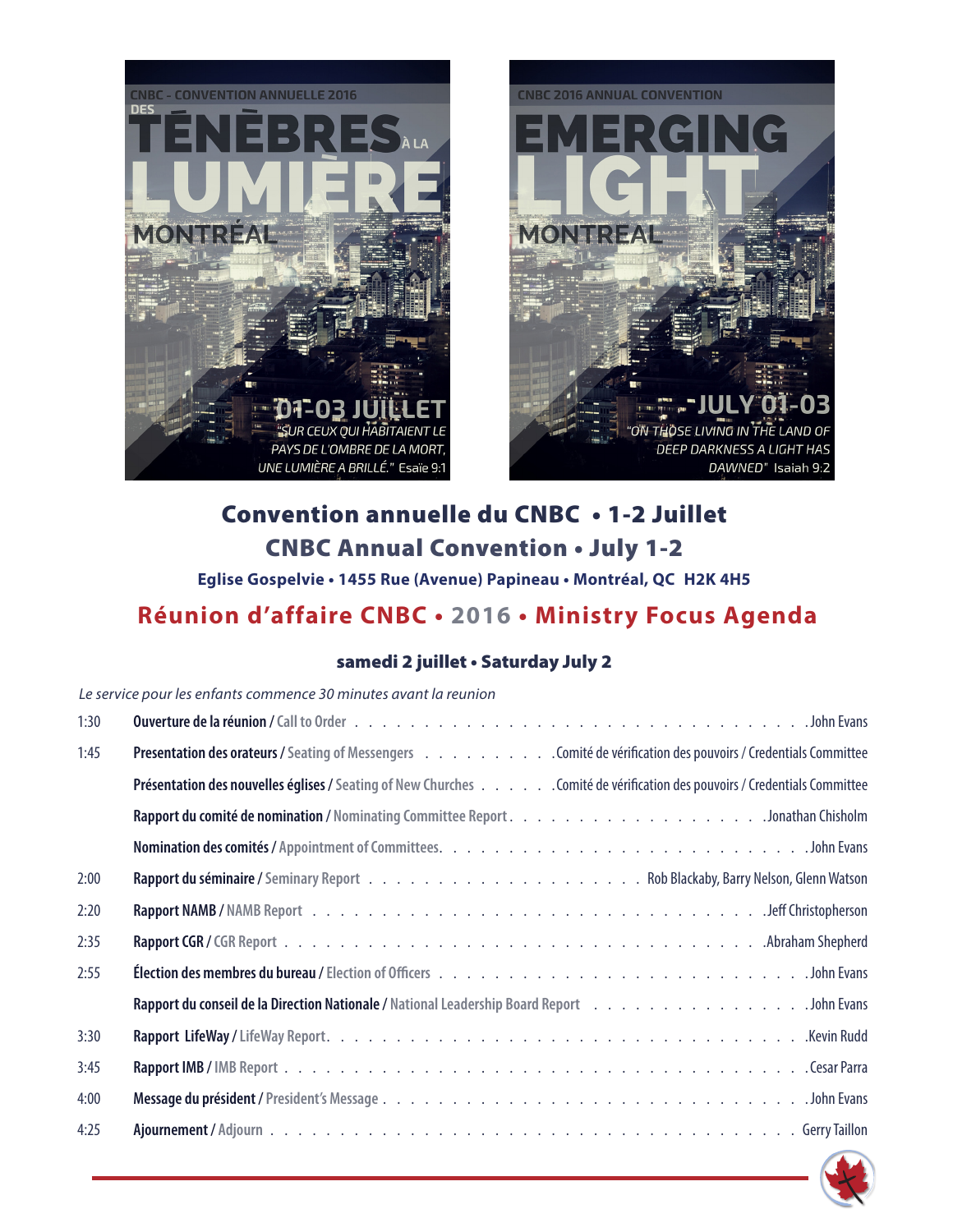### TABLE DES MATIÉRES

**Réunion d'affaire CNBC • 2016**

**Recommandations**

**PAGE 4**

**Budget de CNBC fonctionnement proposé pour 2017**

**PAGES 6–8**

**Budget de la Fondation de CNBC proposé pour 2017**

**PAGE 9**

**Budget CNBC proposé pour la mission pour 2017**

**PAGES 10–11**

**Budget du séminaire et du collège pour 2016/17**

**PAGES 12–15**

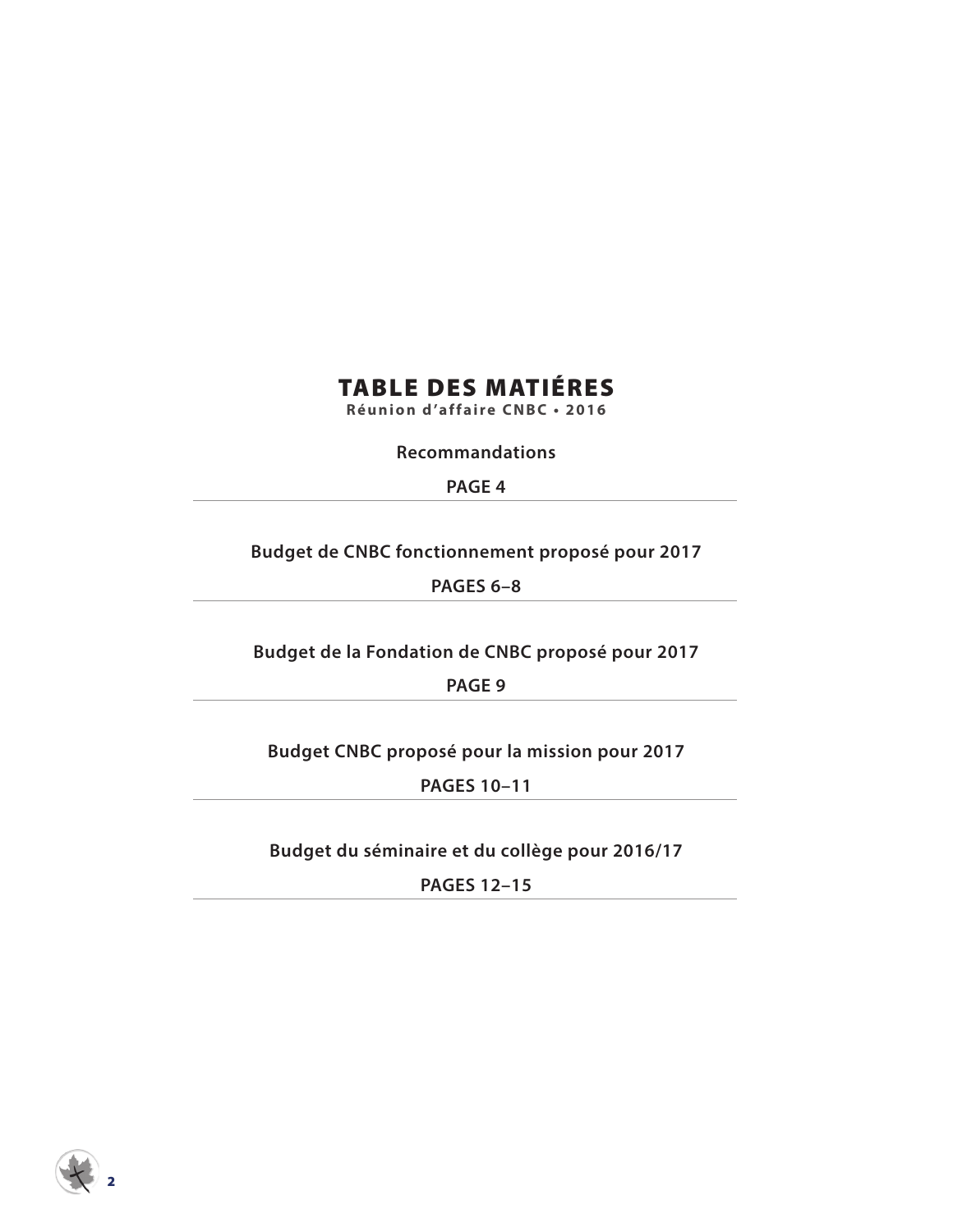# TABLE OF CONTENTS

**CNBC MINISTRY FOCUS • 2016**

**Recommendations**

**PAGE 5**

**CNBC Proposed Operating Budget 2017**

**PAGES 6–8**

**CNBC Foundation Budget Proposed Budget 2017**

**PAGE 9**

**CNBC International Missions Proposed Budget 2017**

**PAGES 10–11**

**Canadian Southern Baptist Seminary & College Budget 2016/17**

**PAGES 12–15**

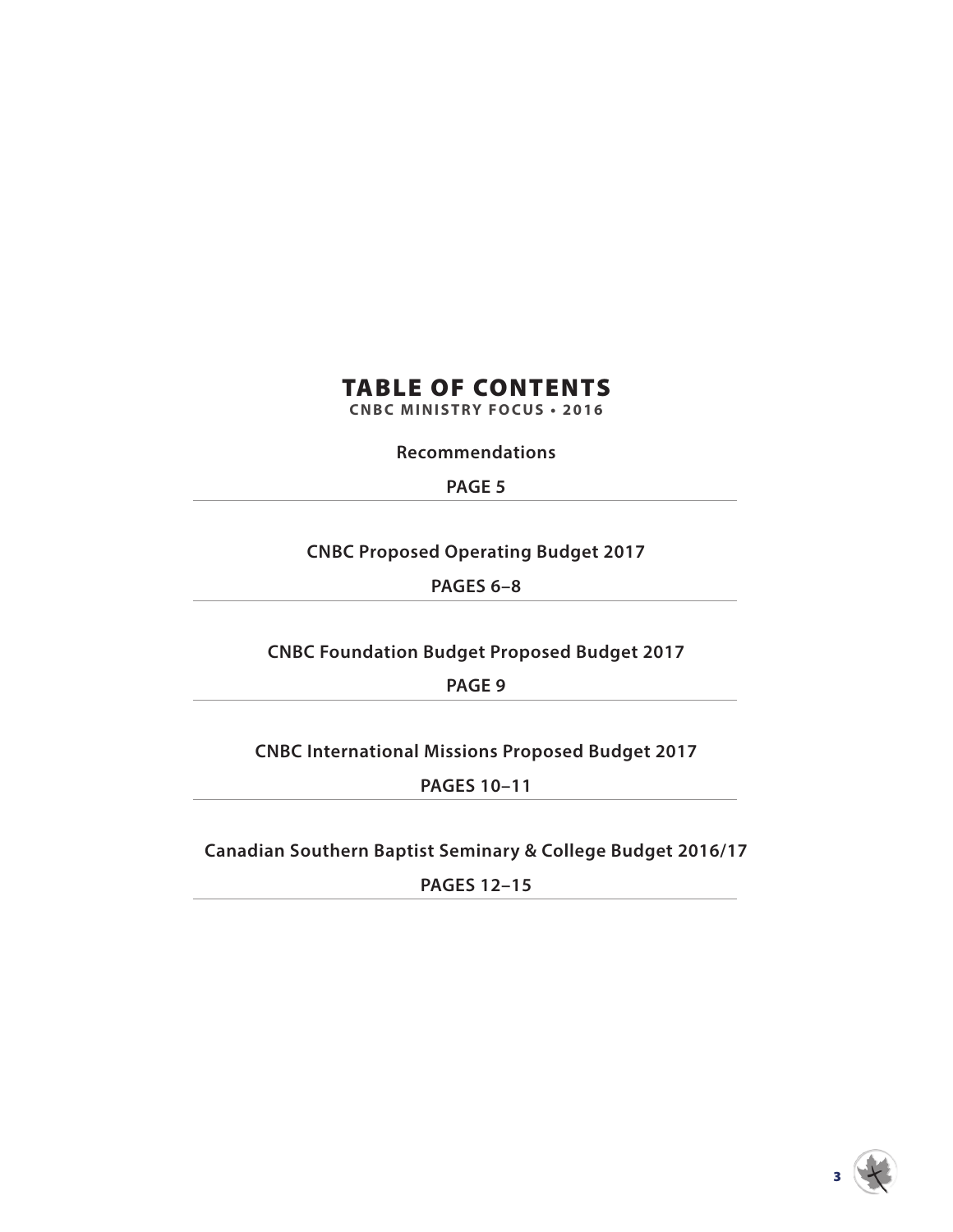#### **Instructions importantes concernant les nouveaux dossiers**

- 1. Les nouveaux dossiers seront présentés lors de la session de samedi 2 juillet en après-midi.
- 2. Si vous désirez presenter de nouveaux dossiers, merci d'écrire votre motion à Gerry Taillon ou Paul Johnson.

#### **Recommandations**

Nous recommandons la désignation de la firme comptable Dart Bryant de Calgary, en tant qu'auditeurs pour The Canadian National Baptist Convention, The Canadian Southern Baptist Seminary and college, et la foundation CNBC pour 2016.

#### **Rapport du comité d'accréditation**

Le comité d'accréditation recommande que les églises suivantes soient affiliées à CNBC. **Credentials Committee:** Jonathan Chisholm (AB) D.J. Castilleja (SK)

- 1. The Open Door Community Church Sherwood Park, AB
- 2. Hamilton Bikers' Church Hamilton, ON
- 3. Church on the Rock Pitt Meadows, BC
- 4. Immanuel Baptist Church Vancouver, BC
- 5. Richmond Chinese Christian Gospel Church Burnaby, BC

#### **Rapport du comité de nomination**

A l' réunion d'affaire CNBC à Montreal, Quebec – 2 juillet **Comité de nomination:** Jonathan Chisholm (Alberta), Ron Young (Quebec)

#### **Conseil de direction national/ CNBC Foundation**

**(4-year terms - reflected as of 2016)**

| Name | Nombre d'années<br>de service <b>de la contra</b> | Province |
|------|---------------------------------------------------|----------|
|      |                                                   |          |
|      |                                                   |          |
|      |                                                   |          |
|      |                                                   |          |
|      |                                                   |          |
|      |                                                   |          |
|      | Christian Lachance 1. QC                          |          |
|      |                                                   |          |

4

3. Vous devez écrire le nom de votre église et votre nom en tant que messager, sur la motion proposée.

4. Ces motions doivent être remises samedi midi au plus tard.

- 6. Urban Village Church Burnaby, BC
- 7. Eglise Renaissance Trois-Rivières Trois-Rivières, QC
- 8. Springbank Chinese Baptist Church Calgary, AB
- 9. Community Bible Chapel Timberlea, NS
- 10. Celebration! Church Ottawa Ottawa, ON

#### **Régisseurs des collèges et séminaires baptistes**

**(4-year terms - reflected as of 2016)**

| Name | Nombre d'années<br>de service | <b>Province</b> |
|------|-------------------------------|-----------------|
|      |                               |                 |
|      |                               |                 |
|      |                               |                 |
|      |                               |                 |
|      |                               |                 |
|      |                               |                 |
|      |                               |                 |
|      |                               |                 |

*\*\*les années de service en tant que membre du bureau ne comptent pas ici.*

**Comité de nomination 2016-17:** Jonathan Chisholm (AB), Ron Young (QC) **Comité de vérification des pouvoirs 2017-17:** Rob Buntain (BC), D.J. Castilleja (SK)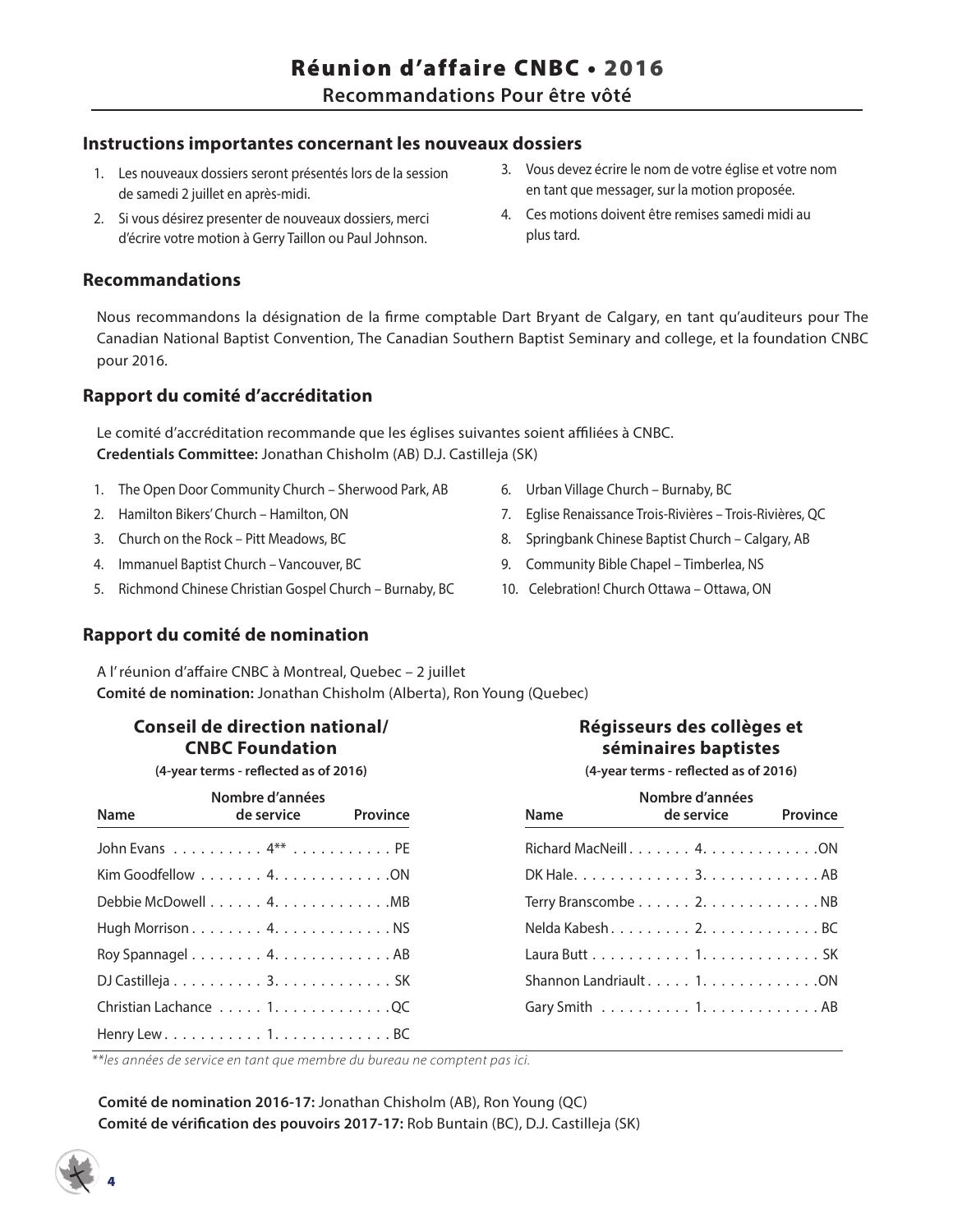**Recommendations to be Voted on**

#### **Important Instructions Re Items of New Business**

- 1. New items of business will be presented at the Ministry Focus Session on Saturday afternoon, July 2.
- 2. If you have an item of business you would like to bring forward, please present your motion in writing to Gerry Taillon or Paul Johnson.

#### **Recommendations**

- 3. Your name and the church that has elected you as messenger must be included with the written motion.
- 4. These motions must be turned in no later than Saturday at noon.

Recommend the appointment of the accounting firm of Dart Bryant, Calgary, AB as auditors for the Canadian National Baptist Convention, the Canadian Southern Baptist Seminary & College and the CNBC Foundation for 2016.

#### **Credentials Committee Report**

The Credentials Committee recommends that the following churches be affiliated with the CNBC. **Credentials Committee:** Jonathan Chisholm (AB) D.J. Castilleja (SK)

- 1. The Open Door Community Church Sherwood Park, AB
- 2. Hamilton Bikers' Church Hamilton, ON
- 3. Church on the Rock Pitt Meadows, BC
- 4. Immanuel Baptist Church Vancouver, BC
- 5. Richmond Chinese Christian Gospel Church Burnaby, BC
- 6. Urban Village Church Burnaby, BC
- 7. Eglise Renaissance Trois-Rivières Trois-Rivières, QC
- 8. Springbank Chinese Baptist Church Calgary, AB
- 9. Community Bible Chapel Timberlea, NS
- 10. Celebration! Church Ottawa Ottawa, ON

#### **Nominating Committee Report**

To the CNBC Annual Convention Meeting in Montreal, Quebec – July 2016 **Nominating Committee:** Jonathan Chisholm (Alberta), Ron Young (Quebec)

#### **National Leadership Board/ CNBC Foundation**

**(4-year terms - reflected as of 2016)**

| <b>Name</b>              | Going into<br><b>Year of Term</b> | Province |
|--------------------------|-----------------------------------|----------|
|                          |                                   |          |
|                          |                                   |          |
|                          |                                   |          |
|                          |                                   |          |
|                          |                                   |          |
|                          |                                   |          |
| Christian Lachance 1. QC |                                   |          |
|                          |                                   |          |

| Trustees of Canadian Southern Baptist |
|---------------------------------------|
| <b>Seminary &amp; College</b>         |
| (4-year terms - reflected as of 2016) |

| <b>Name</b> | Going into<br><b>Year of Term</b> | Province |
|-------------|-----------------------------------|----------|
|             |                                   |          |
|             |                                   |          |
|             |                                   |          |
|             |                                   |          |
|             |                                   |          |
|             |                                   |          |
|             |                                   |          |
|             |                                   |          |

*\*\*Years spent as an officer do not count toward term*

**Nominating Committee 2016-17:** Jonathan Chisholm (AB), Ron Young (QC) **Credentials Committee 2017-17:** Rob Buntain (BC), D.J. Castilleja (SK)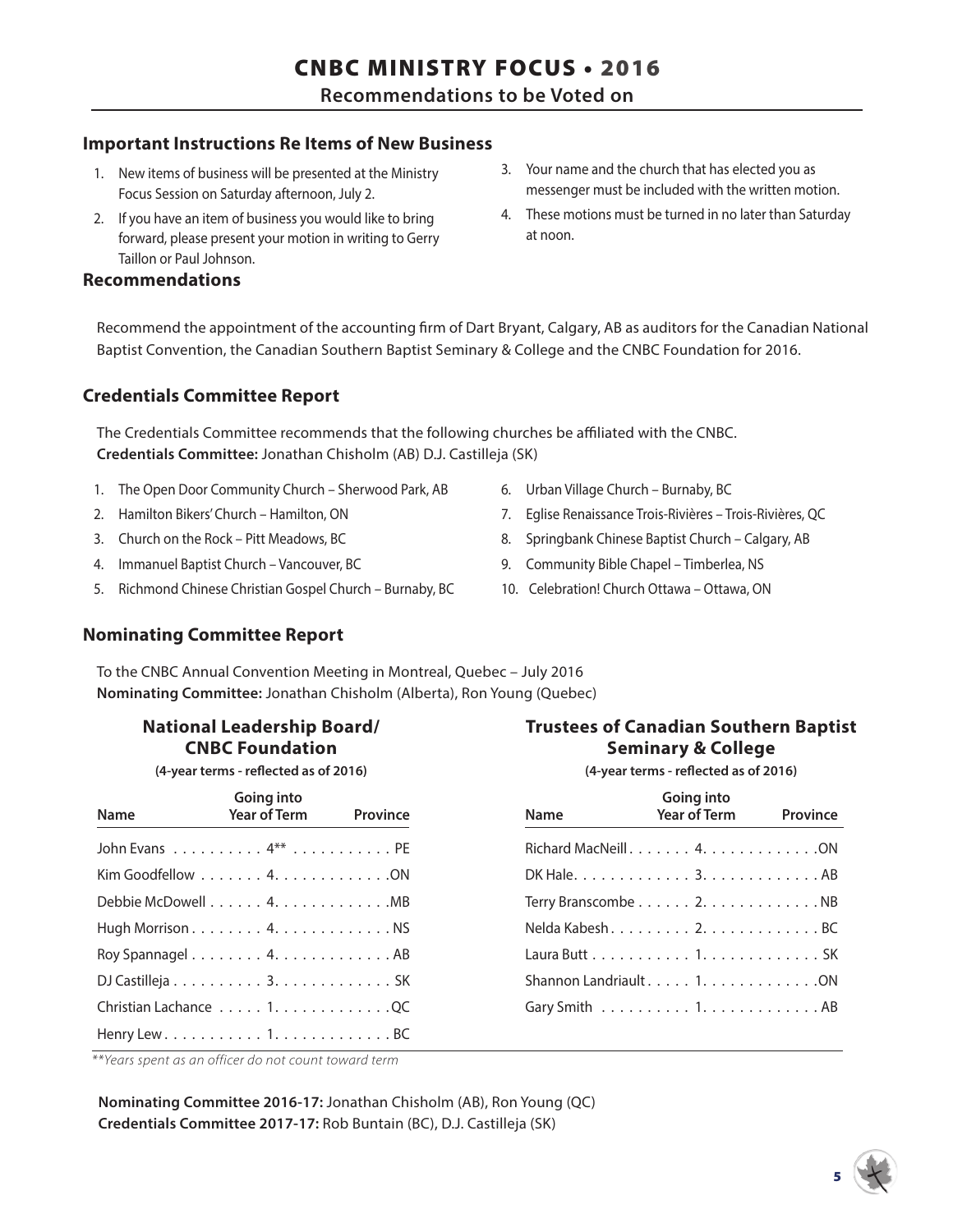### **Budget de CNBC fonctionnement proposé pour 2017**

**CNBC Proposed Operating Budget 2017**

|                                                 | <b>ACTUAL</b> | <b>BUDGET</b> | <b>BUDGET</b>   |
|-------------------------------------------------|---------------|---------------|-----------------|
|                                                 | 2015          | 2016          | 2017            |
|                                                 |               |               | <b>PROPOSED</b> |
| <b>INCOME</b>                                   |               |               |                 |
| <b>Cooperative Giving</b>                       | 701,893.00    | 772,093.00    | 788,806.00      |
| <b>NAMB</b>                                     | 1,312,457.00  | 1,370,000.00  | 1,370,000.00    |
| <b>NAMB</b> for Seminary                        | 260,000.00    |               |                 |
| LifeWay Christian Resources                     | 76,684.00     | 70,000.00     | 70,000.00       |
| <b>Fleming Trust Funds</b>                      | 12,989.00     | 12,000.00     | 12,000.00       |
| Other (Foundation, gifts, transfers restricted) | 84,116.00     | 100,000.00    | 100,000.00      |
|                                                 | 2,448,139.00  | 2,324,093.00  | 2,340,806.00    |
| <b>EXPENSE</b>                                  |               |               |                 |
| <b>National Ministries</b>                      | 469,422.00    | 482,371.00    | 487,783.00      |
| <b>NAMB</b> for Seminary                        | 260,000.00    |               |                 |
| <b>Finance</b>                                  | 246,188.00    | 258,149.00    | 265,871.00      |
|                                                 |               |               |                 |
| New Disciplemakers/Church Strengthening         | 145,913.00    | 149,227.00    | 153,888.00      |
|                                                 |               |               |                 |
| <b>New Churches</b>                             | 965,073.00    | 1,120,360.00  | 1,113,972.00    |
|                                                 |               |               |                 |
| <b>Missions</b>                                 |               |               |                 |
| World Missions at 20%                           | 140,980.00    | 154,419.00    | 157,761.00      |
| Missions Impact                                 | 53,940.00     |               |                 |
| <b>New Believers/Transforming Communities</b>   | 145,442.00    | 159,567.00    | 161,531.00      |
|                                                 | 2,426,958.00  | 2,324,093.00  | 2,340,806.00    |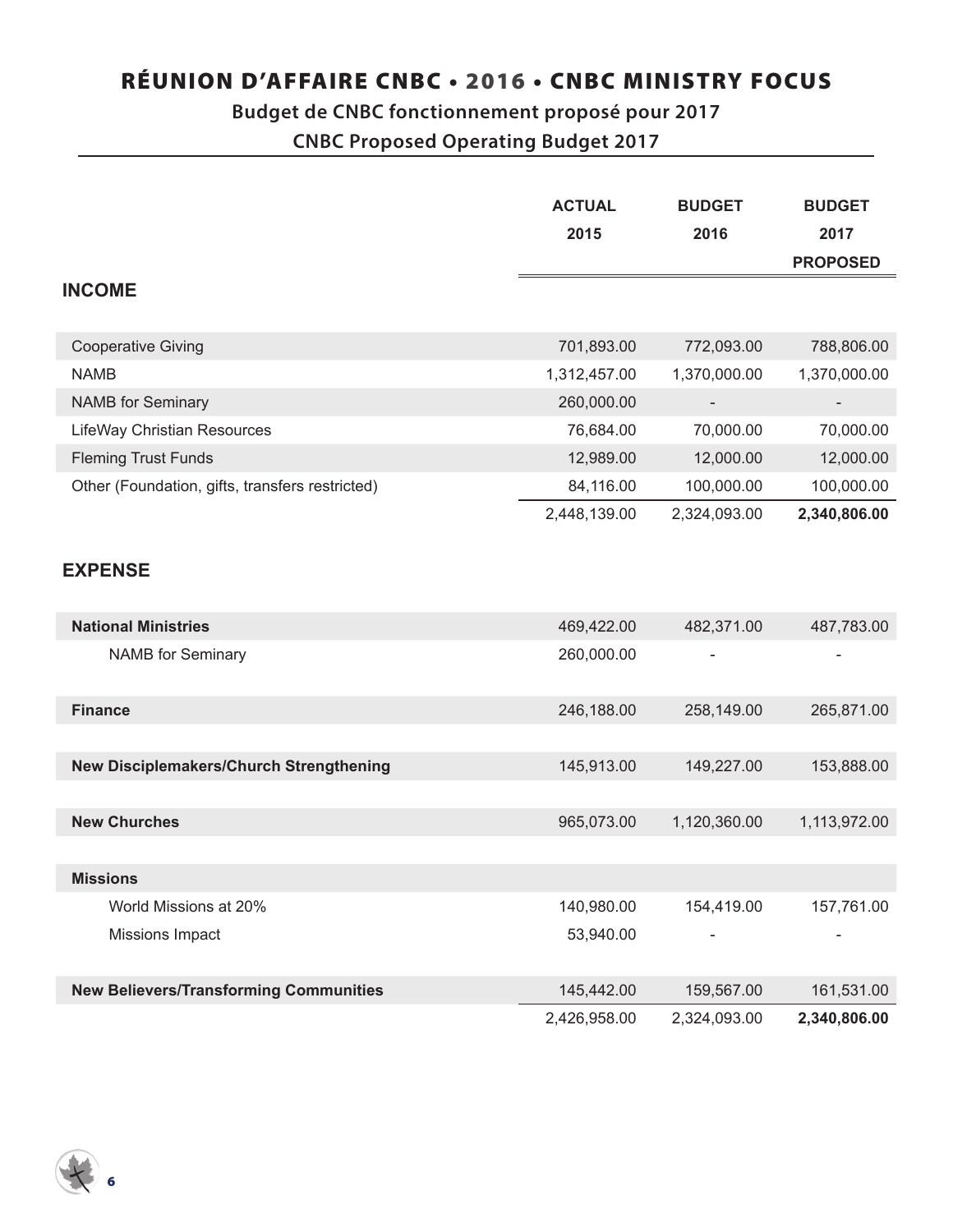### **Budget de CNBC fonctionnement proposé pour 2017**

**CNBC Proposed Operating Budget 2017**

#### **DETAILED EXPENSE**

|                                      | <b>ACTUAL</b> | <b>BUDGET</b> | <b>BUDGET</b> |
|--------------------------------------|---------------|---------------|---------------|
| <b>NATIONAL MINISTRIES</b>           | 2015          | 2016          | 2017          |
|                                      |               |               |               |
| <b>National Ministries Salaries</b>  | 269,511.00    | 249,584.00    | 254,589.00    |
| National Ministries Benefits Expense | 58,814.00     | 60,987.00     | 61,394.00     |
| <b>National Ministries Travel</b>    | 16,000.00     | 16,000.00     | 16,000.00     |
| <b>Baptist Horizon</b>               | 11,041.00     | 5,000.00      | 5,000.00      |
| <b>Cdn Southern Baptist Seminary</b> | 16,000.00     | 16,000.00     | 16,000.00     |
| <b>NM Evangelism Projects</b>        | 24,965.00     | 25,000.00     | 25,000.00     |
| <b>Equipping Projects</b>            | 25,000.00     | 25,000.00     | 25,000.00     |
| <b>Annual Audit</b>                  | 16,800.00     | 16,800.00     | 16,800.00     |
| National Leadership Board            | 7,725.00      | 25,000.00     | 25,000.00     |
| D&OL and General Insurance           | 2,865.00      | 3,000.00      | 3,000.00      |
| <b>Tech Support</b>                  |               | 20,000.00     | 20,000.00     |
| <b>CNBC Annual Convention</b>        | 20,701.00     | 20,000.00     | 20,000.00     |
| <b>Sub Total</b>                     | 469,422.00    | 482,371.00    | 487,783.00    |

#### **FINANCE**

| <b>Salaries</b>                         | 117,893.00 | 121,198.00 | 128,398.00 |
|-----------------------------------------|------------|------------|------------|
| <b>Employee Benefits Expense</b>        | 27,053.00  | 27,801.00  | 28,323.00  |
| <b>Office Operating Expense-General</b> | 4,000.00   | 5,000.00   | 5,000.00   |
| Telus - Phone Expense                   | 9,220.00   | 10,550.00  | 10,550.00  |
| Postage Expense                         | 2,952.00   | 3,000.00   | 3,000.00   |
| <b>General Tech Expense</b>             | 10,000.00  | 10,000.00  | 10,000.00  |
| Xerox - Printing Expense                |            | 2,000.00   | 2,000.00   |
| Payroll and Bank Service Charges        | 3,450.00   | 4,000.00   | 4,000.00   |
| <b>Equipment Lease</b>                  | 29,026.00  | 29,600.00  | 29,600.00  |
| <b>Property Management Expense</b>      | 23,077.00  | 25,000.00  | 25,000.00  |
| Property Tax                            | 19,517.00  | 20,000.00  | 20,000.00  |
| <b>Sub Total</b>                        | 246,188.00 | 258,149.00 | 265,871.00 |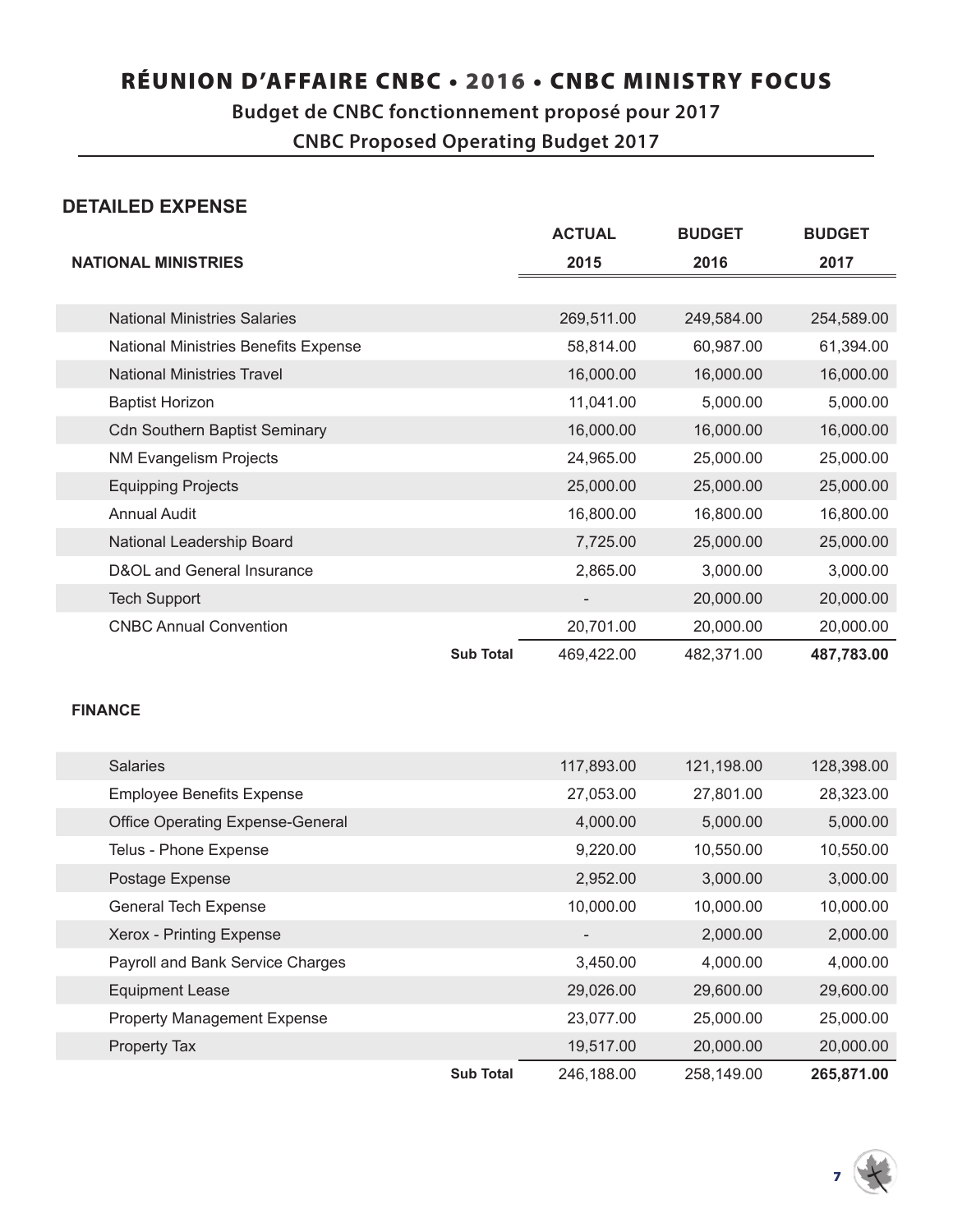### **Budget de CNBC fonctionnement proposé pour 2017**

**CNBC Proposed Operating Budget 2017**

|                                                                   | <b>ACTUAL</b> | <b>BUDGET</b> | <b>BUDGET</b> |
|-------------------------------------------------------------------|---------------|---------------|---------------|
| NEW DISCIPLEMAKERS/CHURCH STRENGTHENING                           | 2015          | 2016          | 2017          |
|                                                                   |               |               |               |
| <b>Salaries</b>                                                   | 82,060.00     | 83,701.00     | 88,215.00     |
| <b>Employee Benefits Expense</b>                                  | 15,897.00     | 15,526.00     | 15,673.00     |
| <b>Travel Expense</b>                                             | 12,956.00     | 15,000.00     | 15,000.00     |
| Projects                                                          | 35,000.00     | 35,000.00     | 35,000.00     |
| <b>Sub Total</b>                                                  | 145,913.00    | 149,227.00    | 153,888.00    |
|                                                                   |               |               |               |
| <b>NEW CHURCHES</b>                                               |               |               |               |
|                                                                   |               |               |               |
| <b>Salaries</b>                                                   | 12,580.00     | 18,360.00     | 12,472.00     |
| <b>Employee Benefits Expense</b>                                  | 781.00        | 2,000.00      | 1,500.00      |
| <b>Church Planting Projects</b>                                   | 795,199.00    | 941,000.00    | 941,000.00    |
| <b>Church Planting Ministry Expense</b>                           | 56,576.00     | 59,000.00     | 59,000.00     |
| Church Planting Development (DM)                                  | 29,937.00     | 30,000.00     | 30,000.00     |
| Church Planting Development (GT)                                  | 70,000.00     | 70,000.00     | 70,000.00     |
| <b>Sub Total</b>                                                  | 965,073.00    | 1,120,360.00  | 1,113,972.00  |
| Note: New Churches Team Leader salary and expense covered by NAMB |               |               |               |
|                                                                   |               |               |               |
| <b>MISSIONS</b>                                                   |               |               |               |
|                                                                   |               |               |               |
| <b>Cooperative Giving to World Missions</b>                       | 140,980.00    | 154,419.00    | 157,761.00    |
| <b>Sub Total</b>                                                  | 140,980.00    | 154,419.00    | 157,761.00    |
|                                                                   |               |               |               |
| <b>NEW BELIEVERS/TRANSFORMING COMMUNITIES</b>                     |               |               |               |
|                                                                   |               |               |               |
|                                                                   | 79,449.00     | 90,813.00     | 92,630.00     |
|                                                                   | 16,883.00     | 18,754.00     | 18,901.00     |
|                                                                   | 14,183.00     | 15,000.00     | 15,000.00     |
|                                                                   | 34,927.00     | 35,000.00     | 35,000.00     |
| <b>Sub Total</b>                                                  | 145,442.00    | 159,567.00    | 161,531.00    |
|                                                                   |               |               |               |

8

**TOTAL \$2,324,093.00 \$2,340,806.00**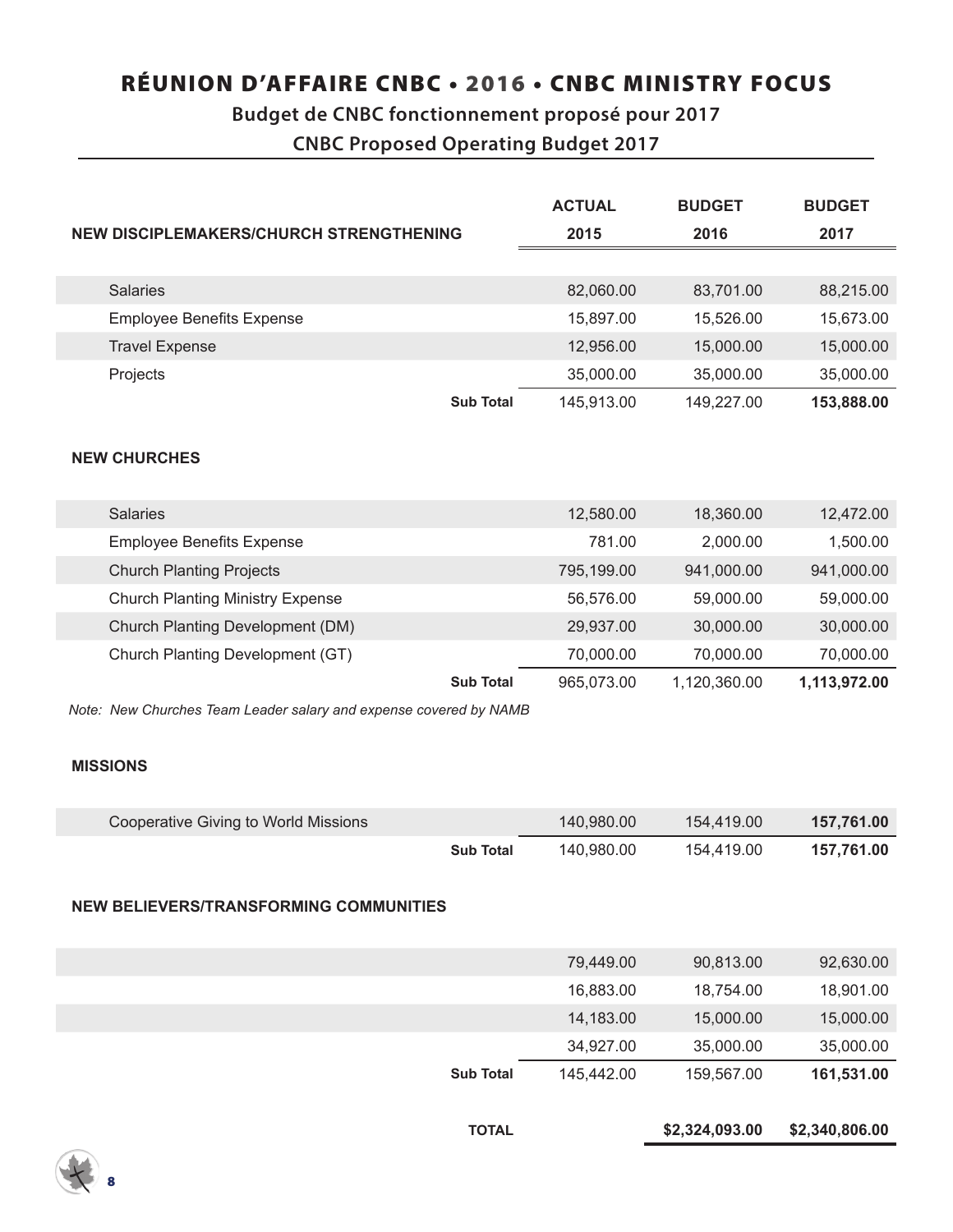### **Budget de la Fondation de CNBC proposé pour 2017 CNBC Foundation Budget Proposed Budget 2017**

|                              | <b>BUDGET</b> | <b>PROPOSED</b> |
|------------------------------|---------------|-----------------|
|                              | 2016          | 2017            |
| <b>REVENUE</b>               |               |                 |
|                              |               |                 |
| <b>Management Fees</b>       | 30,000.00     | 30,000.00       |
| Earnings (Re Operating Fund) | 1,500.00      | 1,500.00        |
|                              | 31,500.00     | 31,500.00       |
| <b>EXPENSE</b>               |               |                 |
| <b>INSURANCE</b>             |               |                 |
| D&O & General Insurance      | 1,700.00      | 1,700.00        |
|                              |               |                 |
| <b>OFFICE</b>                |               |                 |
| <b>Bank Service Charges</b>  | 150.00        | 150.00          |
| <b>Tech Support</b>          | 0.00          |                 |
| <b>Computer Software</b>     | 0.00          |                 |
|                              |               |                 |
| <b>PROFESSIONAL FEES</b>     |               |                 |
| Accounting                   | 21,000.00     | 21,000.00       |
| Audit                        | 8,000.00      | 8,000.00        |
| <b>Legal Fees</b>            | 650.00        | 650.00          |
|                              |               |                 |
|                              | 31,500.00     | 31,500.00       |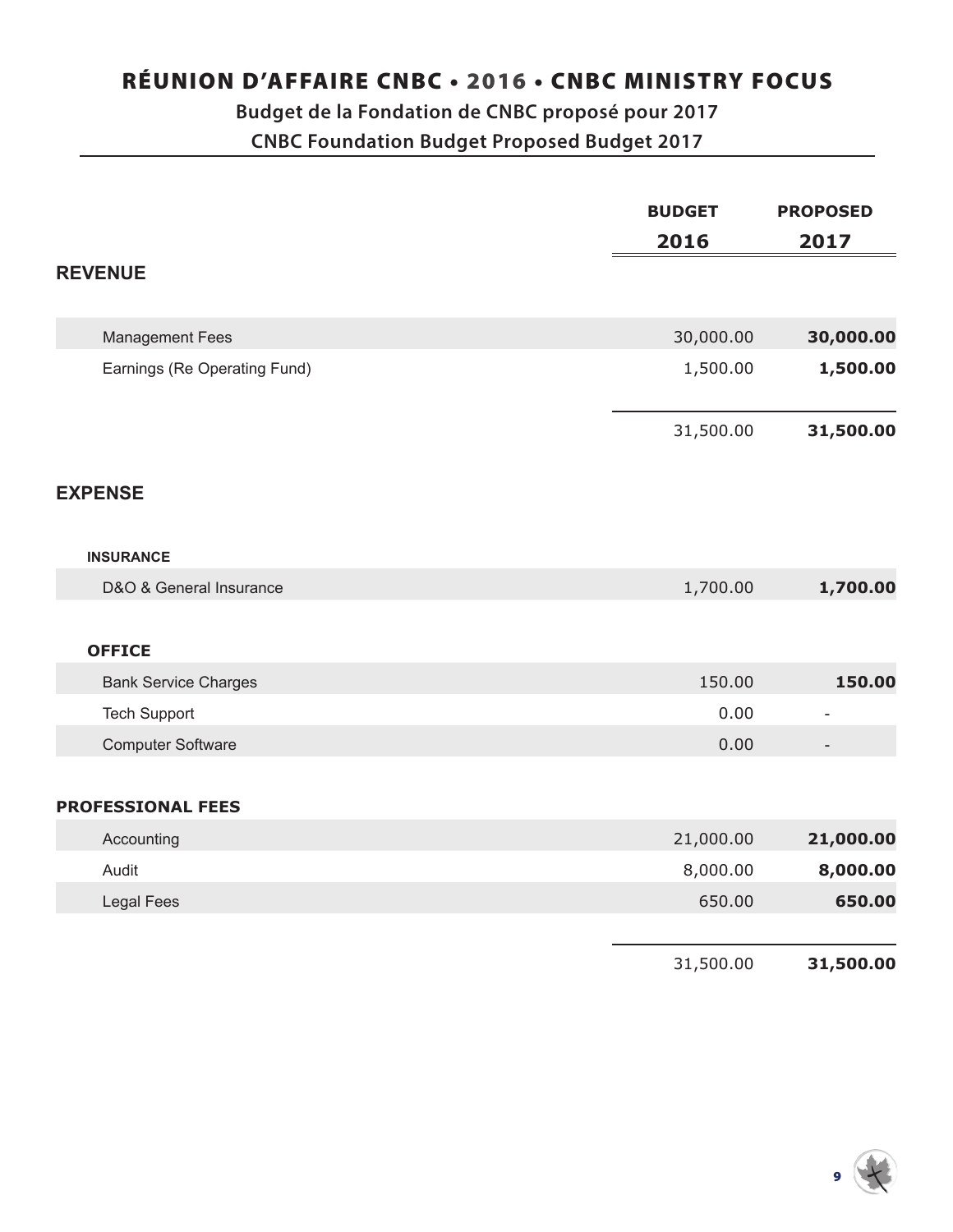# **Budget CNBC proposé pour la mission pour 2017**

**CNBC International Missions Proposed Budget 2017**

|                                        | <b>ACTUAL</b>                      | <b>BUDGET</b> | <b>PROPOSED</b> |
|----------------------------------------|------------------------------------|---------------|-----------------|
|                                        | 2015                               | 2016          | 2017            |
| <b>INCOME</b>                          |                                    |               |                 |
| <b>CNBC Cooperative Giving Program</b> | 70,489.89                          | 77,209.00     | 78,881.00       |
| <b>International Missions Offering</b> | 141,221.79                         | 120,000.00    | 140,000.00      |
| Interest/Investment Earnings           | 3,577.28                           | 62,000.00     | 60,000.00       |
| <b>IMB Partnership</b>                 | 26,331.37                          | 17,000.00     | 18,600.00       |
| <b>Other Gifts</b>                     |                                    | 7,000.00      |                 |
| <b>IM Reserve Fund</b>                 | 75,000.00                          | 59,155.00     | 36,681.00       |
|                                        | 316,620.33<br><b>INCOME TOTALS</b> | 342,364.00    | 334,162.00      |
| <b>EXPENSE</b>                         |                                    |               |                 |
| <b>MISSIONS</b>                        |                                    |               |                 |
| <b>Team Leader, s</b>                  | $\mathbf 0$                        | $\mathbf 0$   | 65,000.00       |
| <b>Team Leader, RSP</b>                | 0                                  | 0             | 6,500.00        |
| <b>Team Leader, CP/EI</b>              | $\pmb{0}$                          | $\mathbf 0$   | 3,700.00        |
| <b>Team Leader, ins</b>                | 0                                  | $\mathbf 0$   | 6,500.00        |
| Team Leader, travel                    | 15,144.68                          | 16,000.00     | 15,000.00       |
| <b>Missions Project Funds</b>          | 5,915.11                           | 10,000.00     | 5,000.00        |
| CGP/Missions Comm Assistant, s         | 29,120.50                          | 22,422.00     | 22,866.00       |
| CGP/Missions Comm Assistant, CP/EI     | 2,160.08                           | 1,656.00      | 2,500.00        |
| (RSP Cone)                             | 1,700.00                           |               |                 |
| (Insurance Cone)                       | 1,196.00                           |               |                 |
| Missions Assistant, s                  | 25,305.28                          | 26,624.00     | 23,810.00       |
| Missions Assistant, CP-EI              | 1,940.16                           | 3,000.00      | 2,500.00        |
| Missions Assistant, RSP                | 2,663.04                           | 2,662.00      | 0.00            |
| Missions Assistant, ins                | 4,242.80                           | 4,500.00      | 0.00            |
| <b>Missions Offerings Promotion</b>    | 9,472.44                           | 9,000.00      | 0.00            |
| <b>Program Operating Expense</b>       | 1,029.50                           | 5,000.00      | 5,000.00        |
| Mission Impact Leader, v               |                                    | 5,000.00      | 0.00            |
|                                        | 99,889.59                          | 105,864.00    | 158,376.00      |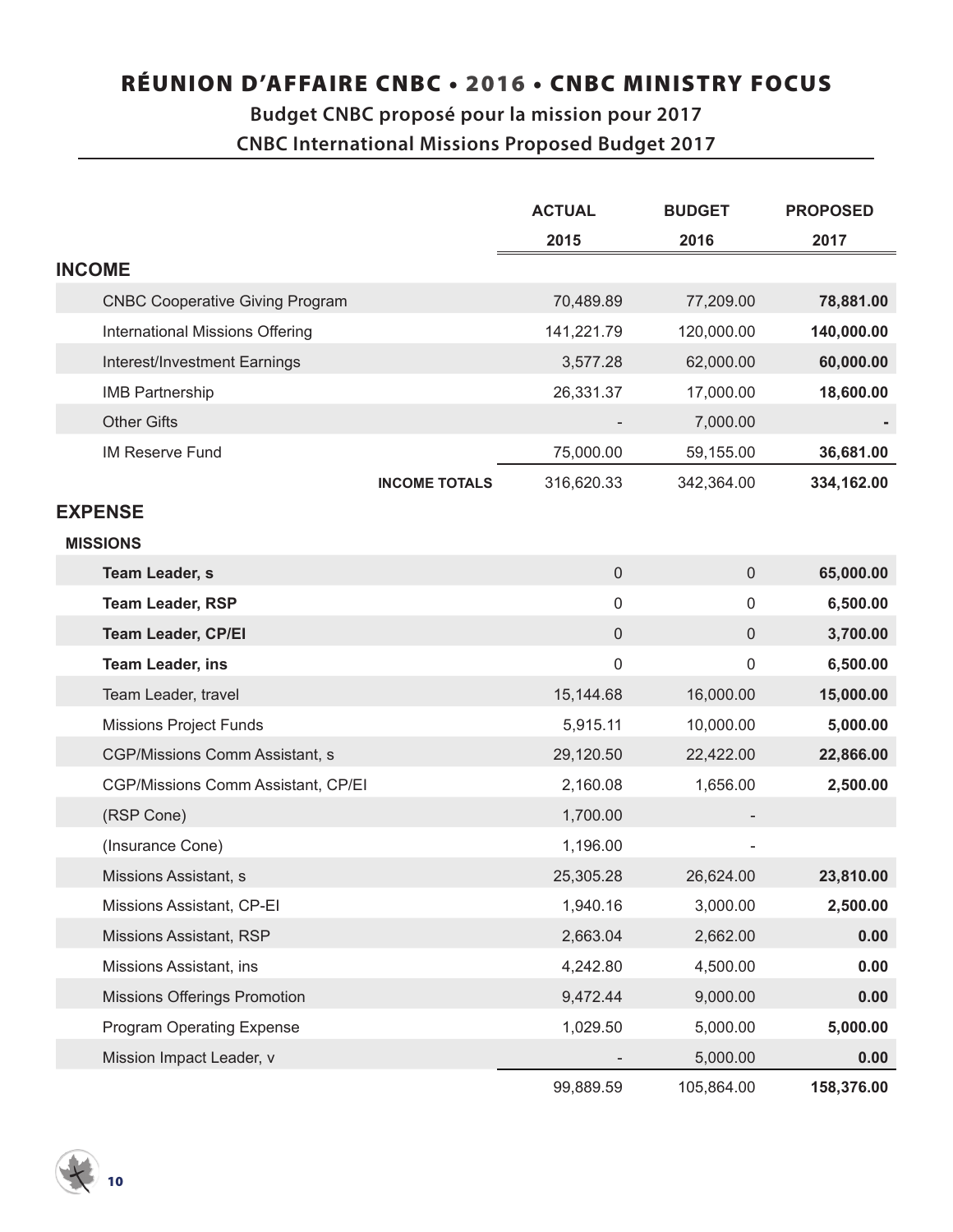### **Budget CNBC proposé pour la mission pour 2017 CNBC International Missions Proposed Budget 2017**

|                                        | <b>ACTUAL</b> | <b>BUDGET</b> | <b>PROPOSED</b> |
|----------------------------------------|---------------|---------------|-----------------|
|                                        | 2015          | 2016          | 2017            |
| <b>MISSIONARY SUPPORT</b>              |               |               |                 |
| <b>Missionary Salaries</b>             | 143,018.09    | 144,000.00    | 107,640.00      |
| Missionary RSP                         | 28,899.56     | 25,000.00     | 16,146.00       |
| Missionary, CP                         | 5,748.90      | 5,500.00      | 5,500.00        |
|                                        | 177,666.55    | 174,500.00    | 129,286.00      |
|                                        |               |               |                 |
| <b>OTHER MISSIONARY SUPPORT</b>        |               |               |                 |
| <b>Appointment Expense</b>             |               |               | 0.00            |
| <b>Retirement Benefit</b>              |               |               | 0.00            |
| <b>CNBC IM Projects/Field Support</b>  | 3,854.06      | 5,000.00      | 5,000.00        |
| <b>MK Education Funds</b>              |               | 2,000.00      | 2,000.00        |
| Home Assignment Supplement             | 2,640.81      | 7,000.00      | 2,000.00        |
| Home Assignment, Travel                | 8,986.69      | 7,500.00      | 2,000.00        |
|                                        | 15,481.56     | 21,500.00     | 11,000.00       |
|                                        |               |               |                 |
| <b>OTHER PROJECTS</b>                  |               |               |                 |
| National Ministry Leader, Field Visits | 7,448.23      | 8,000.00      | 8,000.00        |
| CNBC/IMB/Leadership Training           | 9,961.60      | 10,000.00     | 5,000.00        |
| Canadian Global Response (CGR) Grant   | 20,000.00     | 20,000.00     | 20,000.00       |
| <b>Cuba Ministry Partnership</b>       | 2,491.51      | 2,500.00      | 2,500.00        |
|                                        | 39,901.34     | 40,500.00     | 35,500.00       |
|                                        |               |               |                 |
| <b>EXPENSE TOTALS</b>                  | 332,939.04    | 342,364.00    | 334,162.00      |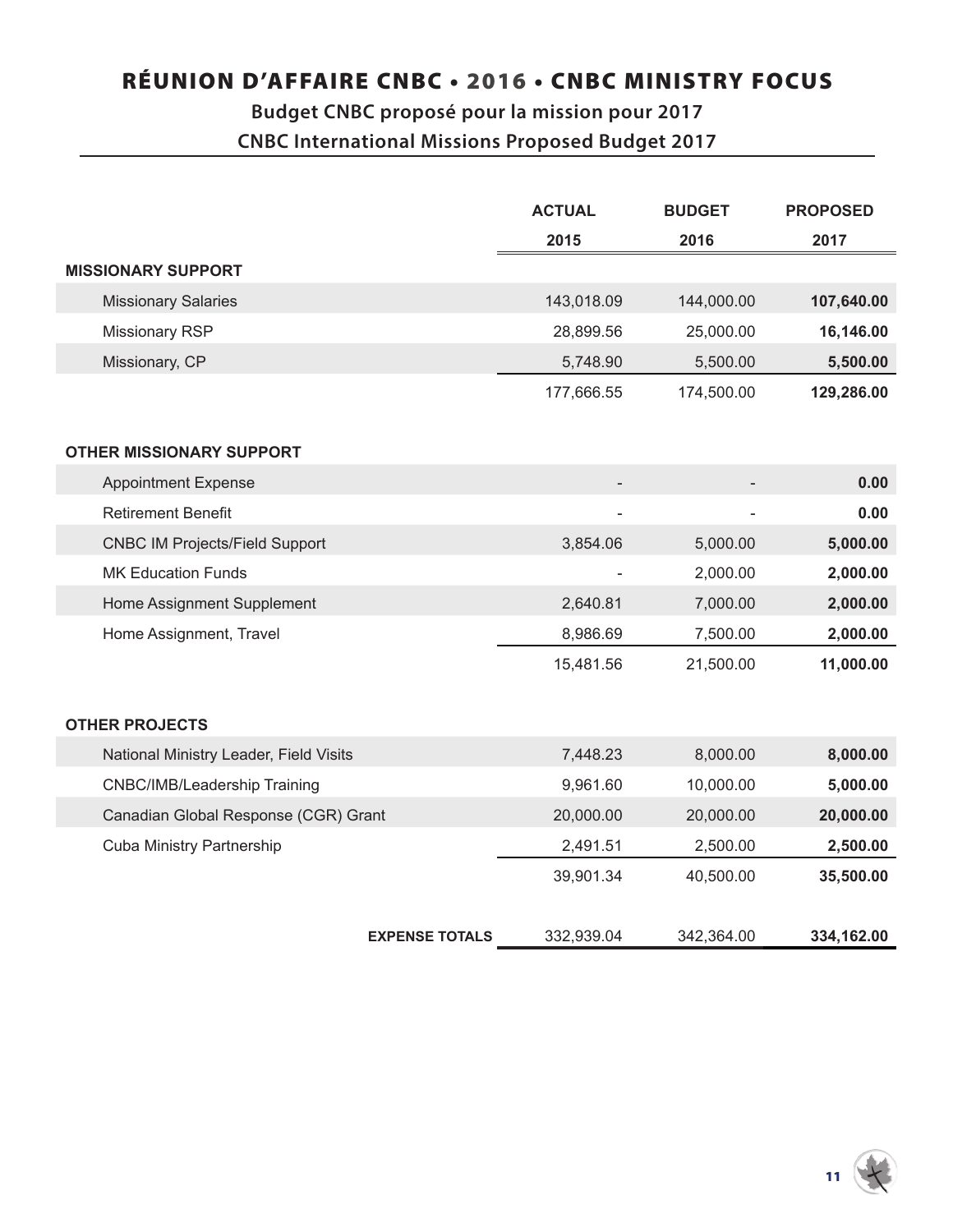### **Budget du séminaire et du collège pour 2016/17 Canadian Southern Baptist Seminary & College Budget 2016/17**

|                                          | <b>BUDGET</b>        | <b>ACTUAL</b>     | <b>PROPOSED</b><br><b>BUDGET</b> |
|------------------------------------------|----------------------|-------------------|----------------------------------|
| <b>OPERATING REVENUE</b>                 | 2015/16              | <b>YTD Mar 16</b> | 2016/17                          |
|                                          |                      |                   |                                  |
| <b>CNBC Sources</b>                      | 71,000               | 36,782            | 52,000                           |
| <b>General Donations</b>                 | 701,716              | 388,100           | 840,075                          |
| <b>Tuition &amp; Fees</b>                | 343,412              | 281,631           | 334,125                          |
| <b>Rental Revenue</b>                    | 455,517              | 350,500           | 455,816                          |
| <b>Other Revenue</b>                     | 45,200               | 43,249            | 50,100                           |
| <b>Interest Revenue</b>                  | 250                  | 103               | 150                              |
| <b>Blackaby Ministries International</b> | 123,260              | 37,862            | 42,564                           |
| <b>General Restricted Earnings</b>       | 32,280               | 0                 | 30,000                           |
| <b>Funded from Reserves</b>              | 178,000              | 0                 | $\pmb{0}$                        |
| <b>TOTAL OPERATING REVENUE</b>           | 1,950,635            | 1,138,227         | 1,804,830                        |
| <b>OPERATING EXPENDITURES</b>            |                      |                   |                                  |
|                                          |                      |                   |                                  |
| Office of the President                  | 158,093              | 112,594           | 158,082                          |
| Office of Development                    | 145,507              | 95,281            | 150,432                          |
| Office of Public Relations               | 52,600               | 8,456             | 51,600                           |
| <b>Business Services</b>                 | 287,394              | 214,622           | 292,978                          |
| <b>Academic Services</b>                 | 289,892              | 213,614           | 298,162                          |
| <b>Library Services</b>                  | 120,577              | 93,014            | 118,468                          |
| <b>Student Services</b>                  | 23,810               | 11,413            | 21,556                           |
| <b>Student Admissions Services</b>       | 74,935               | 47,010            | 90,221                           |
| <b>Facilities Management Services</b>    | 298,602              | 206,775           | 303,760                          |
| <b>Student Housing Services</b>          | 174,747              | 114,984           | 176,302                          |
| <b>Guest Housing Services</b>            | 43,018               | 35,825            | 46,705                           |
| <b>Blackaby Ministries International</b> | 123,260              | 42,270            | 42,564                           |
| TOTAL PER SCHEDULES                      | \$1,792,435          | \$1,195,858       | \$1,750,830                      |
| Loan principal - Student Housing         | 119,200              | 133,559           | 0                                |
| <b>Capital Expenditures</b>              | 32,000               | 0                 | 47,000                           |
| <b>Library Acquisitions</b>              | 7,000                | 5,948             | 7,000                            |
| <b>TOTAL</b>                             | 158,200              | 139,507           | 54,000                           |
| <b>TOTAL OPERATING EXPENDITURES</b>      | \$1,950,635          | \$1,335,365       | \$1,804,830                      |
|                                          |                      |                   |                                  |
| <b>NET REVENUES / EXPENDITURES</b>       | \$<br>$\blacksquare$ | \$<br>(197, 138)  | \$                               |

#### **OPERATING BUDGET SUMMARY**

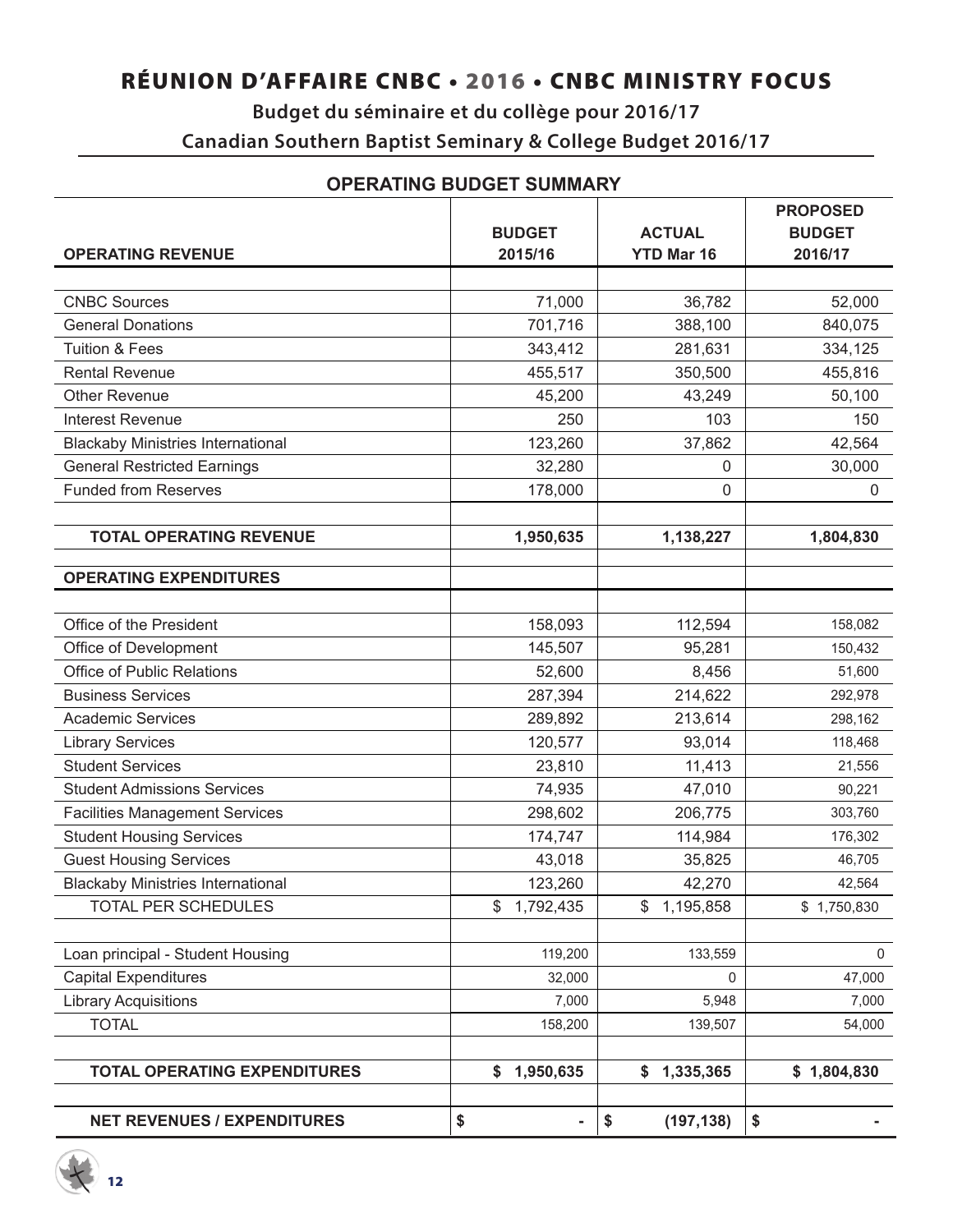### **Budget du séminaire et du collège pour 2016/17 Canadian Southern Baptist Seminary & College Budget 2016/17**

|                                   |                          |                                    | <b>PROPOSED</b>          |  |
|-----------------------------------|--------------------------|------------------------------------|--------------------------|--|
| <b>OPERATING EXPENDITURES</b>     | <b>BUDGET</b><br>2015/16 | <b>ACTUAL</b><br><b>YTD Mar 16</b> | <b>BUDGET</b><br>2016/17 |  |
|                                   |                          |                                    |                          |  |
| <b>Office of the President</b>    |                          |                                    |                          |  |
| Salaries, Wages and Benefits      | 122,343                  | 87,960                             | 123,332                  |  |
| Operations                        | 19,900                   | 10,747                             | 18,900                   |  |
| Office Expense                    | 1,850                    | 1,203                              | 1,850                    |  |
| <b>Travel Expense</b>             | 14,000                   | 12,684                             | 14,000                   |  |
| <b>TOTAL</b>                      | \$<br>158,093            | \$<br>112,594                      | \$<br>158,082            |  |
| <b>Office of Development</b>      |                          |                                    |                          |  |
| Salaries, Wages and Benefits      | 121,807                  | 79,145                             | 128,482                  |  |
| Operations                        | 8,200                    | 8,231                              | 7,750                    |  |
| Office Expense                    | 5,500                    | 3,596                              | 6,200                    |  |
| <b>Travel Expense</b>             | 10,000                   | 4,309                              | 8,000                    |  |
| <b>TOTAL</b>                      | \$<br>145,507            | \$<br>95,281                       | \$<br>150,432            |  |
| <b>Office of Public Relations</b> |                          |                                    |                          |  |
| Salaries, Wages and Benefits      | 15,600                   | 4,473                              | 15,600                   |  |
| Operations                        | 36,000                   | 3,983                              | 35,000                   |  |
| Office Expense                    | 500                      | 0                                  | 500                      |  |
| <b>Travel Expense</b>             | 500                      | 0                                  | 500                      |  |
| <b>TOTAL</b>                      | \$<br>52,600             | \$<br>8,456                        | \$<br>51,600             |  |
| <b>Business Services</b>          |                          |                                    |                          |  |
| Salaries, Wages and Benefits      | 196,064                  | 145,421                            | 203,078                  |  |
| Operations                        | 47,830                   | 35,548                             | 49,200                   |  |
| Office Expense                    | 42,200                   | 33,653                             | 39,200                   |  |
| <b>Travel Expense</b>             | 1,300                    | $\mathbf 0$                        | 1,500                    |  |
| <b>TOTAL</b>                      | \$<br>287,394            | \$<br>214,622                      | 292,978<br>\$            |  |

#### **OPERATING EXPENDITURES BY DEPARTMENT**

 $13 \frac{11}{2}$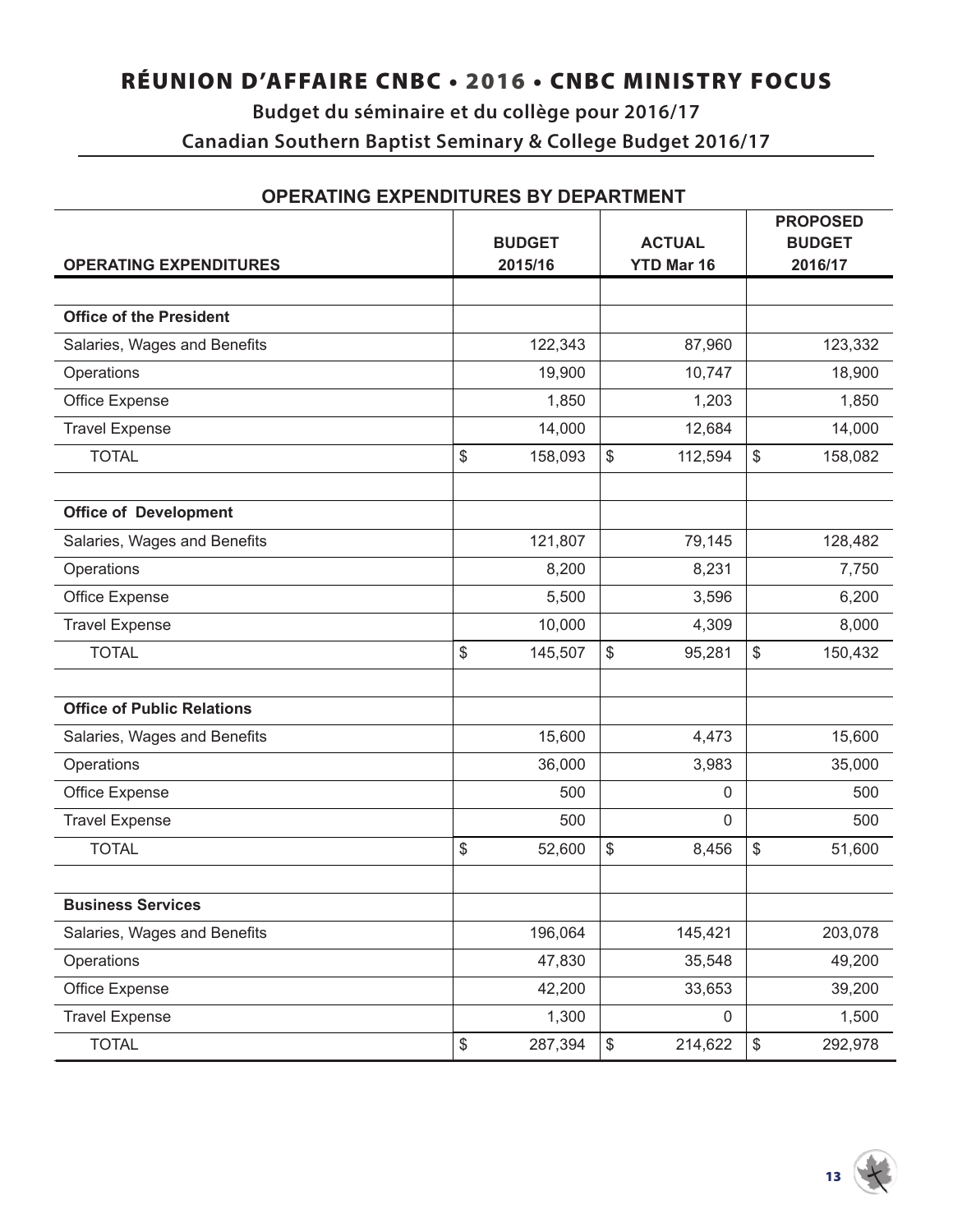### **Budget du séminaire et du collège pour 2016/17 Canadian Southern Baptist Seminary & College Budget 2016/17**

| <b>OPERATING EXPENDITURES BY DEPARTMENT</b>                                                           |    |                                                                |               |    |                          |  |
|-------------------------------------------------------------------------------------------------------|----|----------------------------------------------------------------|---------------|----|--------------------------|--|
|                                                                                                       |    |                                                                |               |    | <b>PROPOSED</b>          |  |
| <b>OPERATING EXPENDITURES</b>                                                                         |    | <b>ACTUAL</b><br><b>BUDGET</b><br><b>YTD Mar 16</b><br>2015/16 |               |    | <b>BUDGET</b><br>2016/17 |  |
|                                                                                                       |    |                                                                |               |    |                          |  |
| <b>Academic Services</b>                                                                              |    |                                                                |               |    |                          |  |
| Salaries, Wages and Benefits *                                                                        |    | 192,042                                                        | 143,298       |    | 196,437                  |  |
| Operations                                                                                            |    | 74,050                                                         | 55,847        |    | 76,300                   |  |
| Office Expense                                                                                        |    | 13,800                                                         | 9,528         |    | 13,825                   |  |
| <b>Travel Expense</b>                                                                                 |    | 10,000                                                         | 4,941         |    | 11,600                   |  |
| TOTAL <sup>*</sup>                                                                                    | \$ | 289,892                                                        | \$<br>213,614 | \$ | 298,162                  |  |
| * Figures do not include equivalent salary costs for IMB & NAMB funded professors - approx. \$372,700 |    |                                                                |               |    |                          |  |
| <b>Library Services</b>                                                                               |    |                                                                |               |    |                          |  |
| Salaries, Wages and Benefits                                                                          |    | 93,527                                                         | 69,245        |    | 93,368                   |  |
| Operations                                                                                            |    | 25,050                                                         | 23,571        |    | 24,600                   |  |
| Office Expense                                                                                        |    | 500                                                            | 198           |    | 500                      |  |
| <b>Travel Expense</b>                                                                                 |    | 1,500                                                          | 0             |    | 0                        |  |
| <b>TOTAL</b>                                                                                          | \$ | 120,577                                                        | \$<br>93,014  | \$ | 118,468                  |  |
| <b>Student Services</b>                                                                               |    |                                                                |               |    |                          |  |
| Salaries, Wages and Benefits                                                                          |    | 7,060                                                          | 3,147         |    | 6,806                    |  |
| Operations                                                                                            |    | 9,750                                                          | 4,737         |    | 10,750                   |  |
| Office Expense                                                                                        |    | 0                                                              | 0             |    | 0                        |  |
| <b>Travel Expense</b>                                                                                 |    | 7,000                                                          | 3,529         |    | 4,000                    |  |
| <b>TOTAL</b>                                                                                          | \$ | 23,810                                                         | \$<br>11,413  | \$ | 21,556                   |  |
|                                                                                                       |    |                                                                |               |    |                          |  |
| <b>Student Admissions Services</b>                                                                    |    |                                                                |               |    |                          |  |
| Salaries, Wages and Benefits                                                                          |    | 55,685                                                         | 39,367        |    | 73,971                   |  |
| Operations                                                                                            |    | 9,000                                                          | 4,567         |    | 9,000                    |  |
| Office Expense                                                                                        |    | 2,750                                                          | 533           |    | 1,250                    |  |
| <b>Travel Expense</b>                                                                                 |    | 7,500                                                          | 2,543         |    | 6,000                    |  |
| <b>TOTAL</b>                                                                                          | \$ | 74,935                                                         | \$<br>47,010  | \$ | 90,221                   |  |

#### **OPERATING EXPENDITURES BY DEPARTMENT**

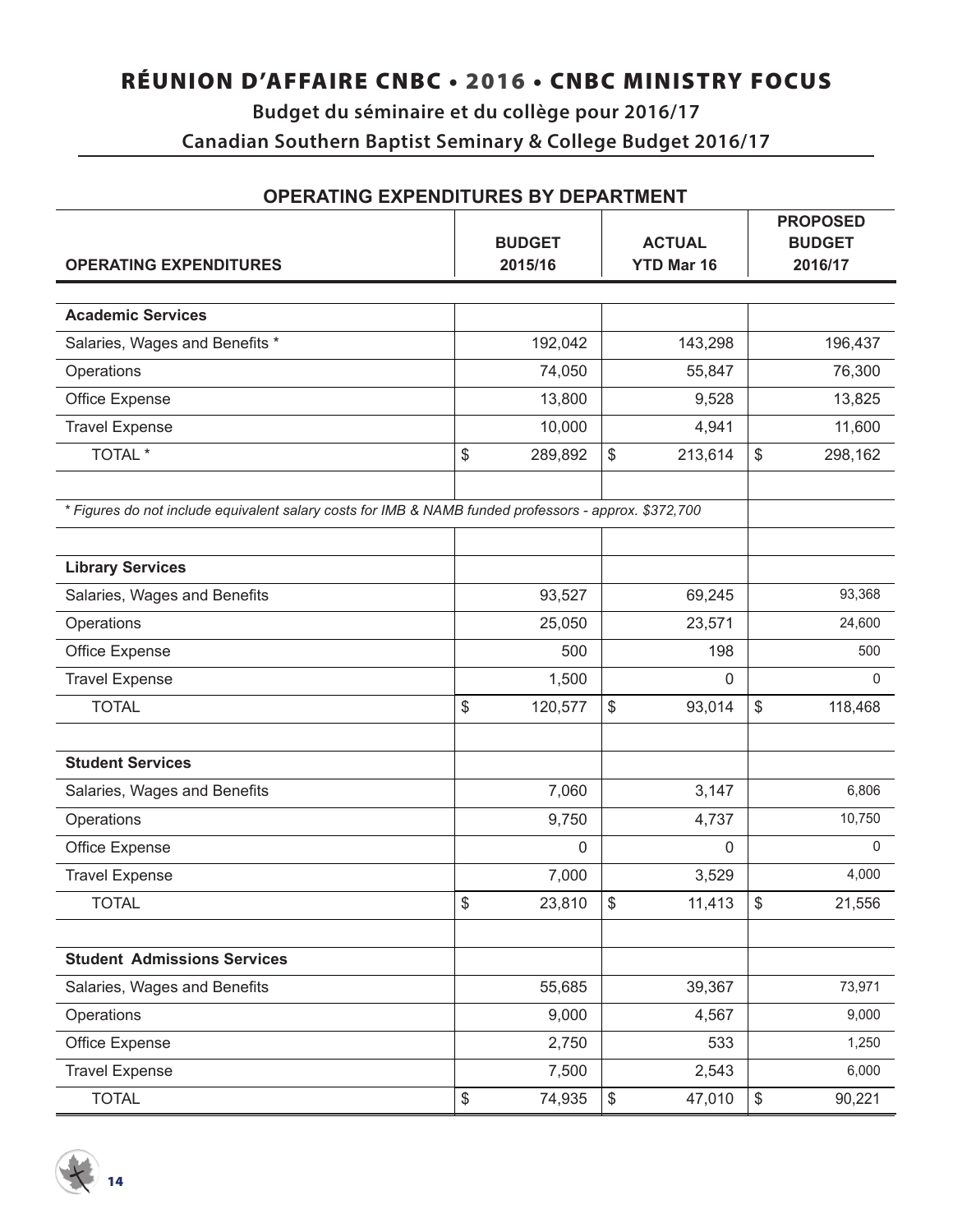### **Budget du séminaire et du collège pour 2016/17 Canadian Southern Baptist Seminary & College Budget 2016/17**

| <b>OPERATING EXPENDITURES BY DEPARTMENT</b> |                          |         |      |                                    |                                             |         |  |
|---------------------------------------------|--------------------------|---------|------|------------------------------------|---------------------------------------------|---------|--|
| <b>OPERATING EXPENDITURES</b>               | <b>BUDGET</b><br>2015/16 |         |      | <b>ACTUAL</b><br><b>YTD Mar 16</b> | <b>PROPOSED</b><br><b>BUDGET</b><br>2016/17 |         |  |
|                                             |                          |         |      |                                    |                                             |         |  |
| <b>Facilities Management Services</b>       |                          |         |      |                                    |                                             |         |  |
| Salaries, Wages and Benefits                |                          | 142,902 |      | 109,646                            |                                             | 145,960 |  |
| Operations                                  |                          | 149,600 |      | 92,535                             |                                             | 151,700 |  |
| Office Expense                              |                          | 6,100   |      | 4,594                              |                                             | 6,100   |  |
| <b>Travel Expense</b>                       |                          |         |      |                                    |                                             |         |  |
| <b>TOTAL</b>                                | \$                       | 298,602 | \$   | 206,775                            | \$                                          | 303,760 |  |
| <b>Student Housing Services</b>             |                          |         |      |                                    |                                             |         |  |
| Salaries, Wages and Benefits                |                          | 5,097   |      | 3,714                              |                                             | 5,097   |  |
| Operations                                  |                          | 124,850 |      | 78,551                             |                                             | 128,700 |  |
| Office Expense                              |                          | 44,800  |      | 32,719                             |                                             | 42,505  |  |
| <b>Travel Expense</b>                       |                          |         |      |                                    |                                             |         |  |
| <b>TOTAL</b>                                | \$                       | 174,747 | \$   | 114,984                            | \$                                          | 176,302 |  |
| <b>Guest Housing Services</b>               |                          |         |      |                                    |                                             |         |  |
| Salaries, Wages and Benefits                |                          | 9,918   |      | 4,696                              |                                             | 10,086  |  |
| Operations                                  |                          | 28,600  |      | 27,837                             |                                             | 32,070  |  |
| Office Expense                              |                          | 4,500   |      | 3,292                              |                                             | 4,550   |  |
| <b>Travel Expense</b>                       |                          |         |      |                                    |                                             |         |  |
| <b>TOTAL</b>                                | \$                       | 43,018  | \$   | 35,825                             | \$                                          | 46,706  |  |
| <b>Blackaby Ministries International</b>    |                          |         |      |                                    |                                             |         |  |
| Salaries, Wages and Benefits                |                          | 122,710 |      | 42,269                             |                                             | 42,464  |  |
| Operations                                  |                          | 50      |      | $\mathbf 0$                        |                                             | 50      |  |
| Office Expense                              |                          | 500     |      | 1                                  |                                             | 50      |  |
| <b>Travel Expense</b>                       |                          | 0       |      | $\mathbf 0$                        |                                             | 0       |  |
| <b>TOTAL</b>                                | \$                       | 123,260 | $\,$ | 42,270                             | $\,$                                        | 42,564  |  |

#### **OPERATING EXPENDITURES BY DEPARTMENT**